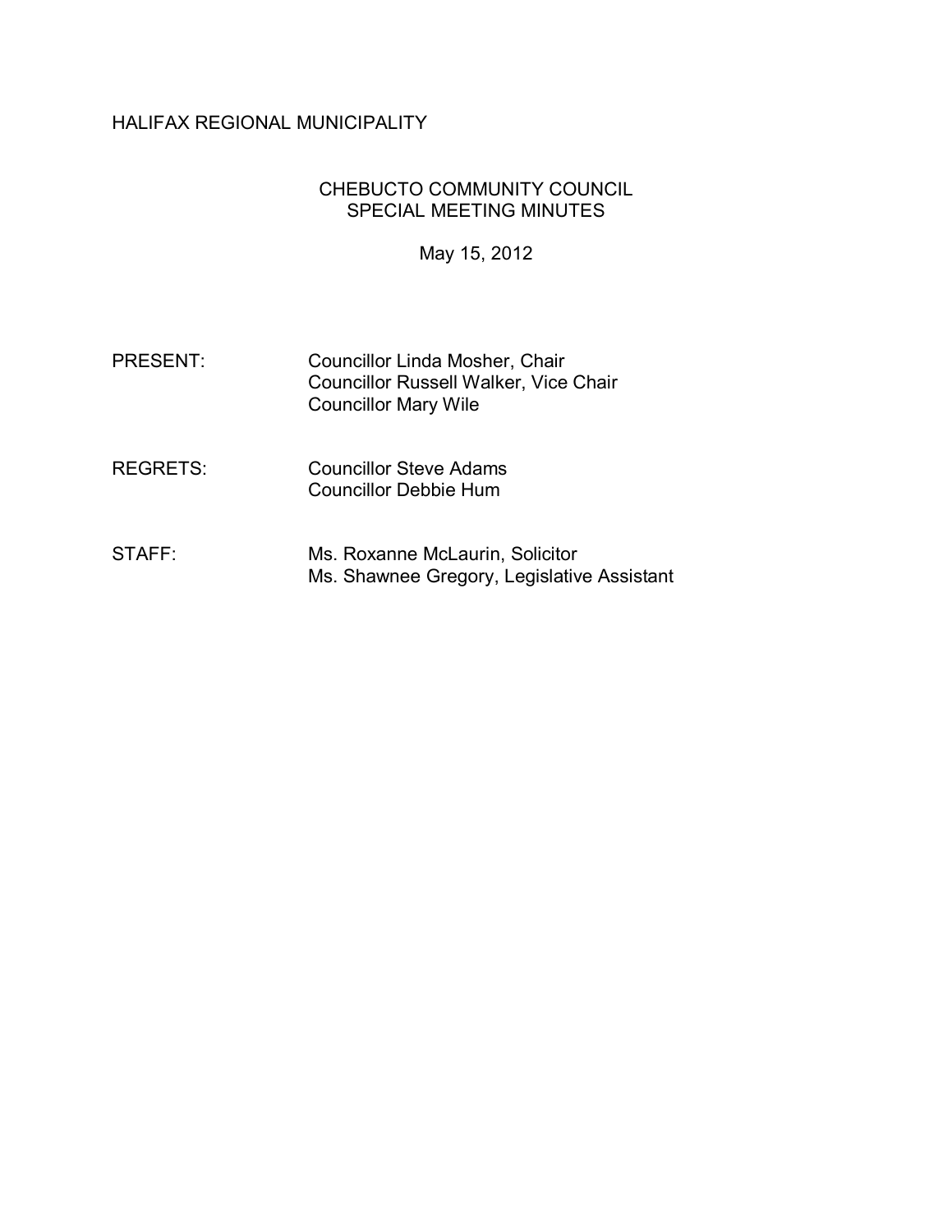# TABLE OF CONTENTS

| $\mathbf 1$ .    |                                                                                                                                                                                                   |  |
|------------------|---------------------------------------------------------------------------------------------------------------------------------------------------------------------------------------------------|--|
| 2.               |                                                                                                                                                                                                   |  |
| $\mathbf{3}$     | APPROVAL OF THE ORDER OF BUSINESS AND APPROVAL OF ADDITIONS                                                                                                                                       |  |
|                  |                                                                                                                                                                                                   |  |
| $\overline{4}$ . |                                                                                                                                                                                                   |  |
|                  | 41                                                                                                                                                                                                |  |
|                  | 4.1.1 Community Steering Committee for the Planning and Feasibility<br>Study: Extension of Central Sewer, Water and Stormwater<br>Systems, Purcell's Cove - Volunteer Appointments for Area 2 and |  |
|                  |                                                                                                                                                                                                   |  |
| 5.               |                                                                                                                                                                                                   |  |
| 6.               |                                                                                                                                                                                                   |  |
| $7_{\cdot}$      |                                                                                                                                                                                                   |  |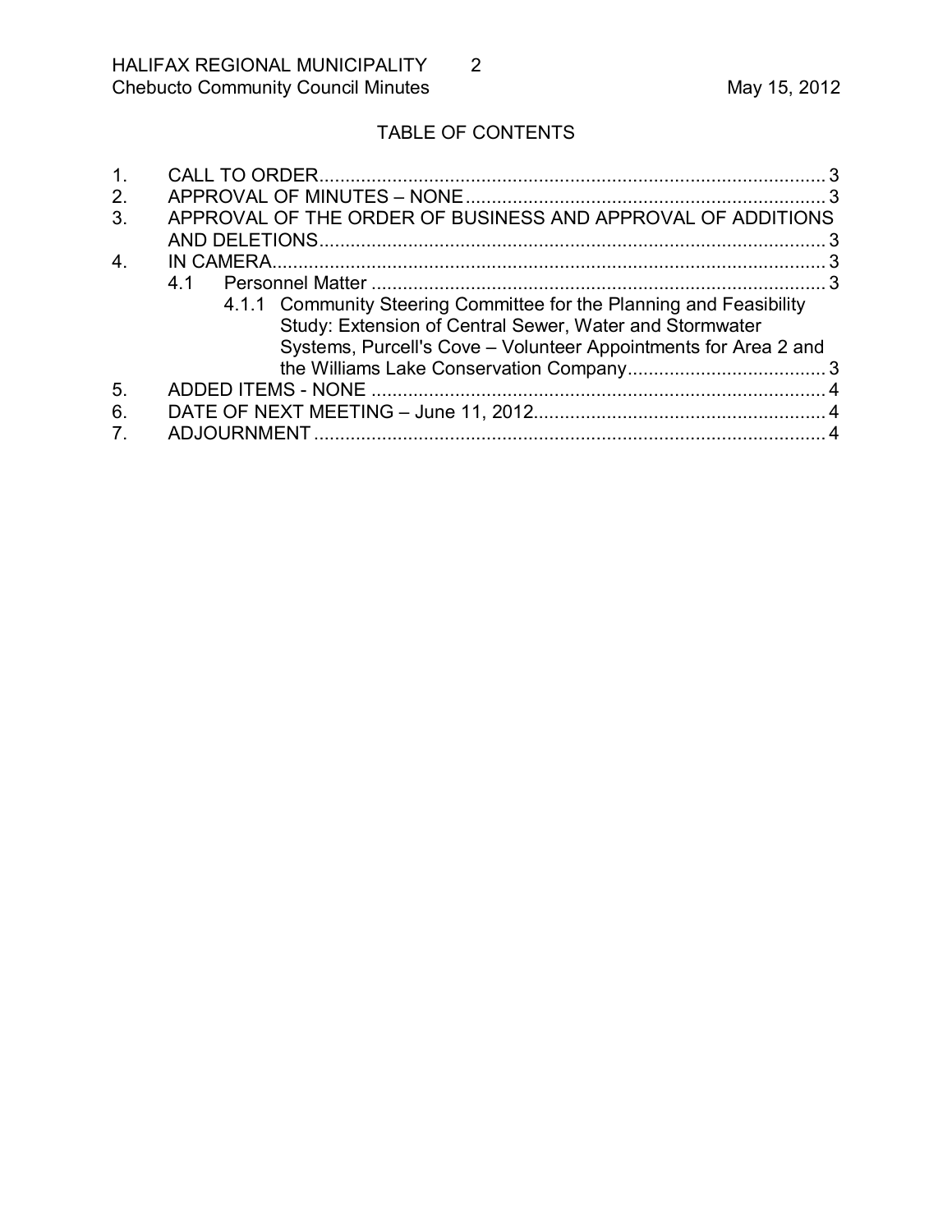## <span id="page-2-0"></span>**1. CALL TO ORDER**

The Chair called the special meeting to order at 12:01 p.m. in Halifax Hall, City Hall.

### <span id="page-2-1"></span>**2. APPROVAL OF MINUTES – NONE**

#### <span id="page-2-2"></span>**3. APPROVAL OF THE ORDER OF BUSINESS AND APPROVAL OF ADDITIONS AND DELETIONS**

**MOVED by Councillor Walker, seconded by Councillor Wile that the agenda be accepted as presented. MOTION PUT AND PASSED.** 

- <span id="page-2-3"></span>**4. IN CAMERA**
- <span id="page-2-4"></span>**4.1 Personnel Matter**
- <span id="page-2-5"></span>**4.1.1 Community Steering Committee for the Planning and Feasibility Study: Extension of Central Sewer, Water and Stormwater Systems, Purcell's Cove – Volunteer Appointments for Area 2 and the Williams Lake Conservation Company**

**MOVED by Councillor Walker, seconded by Councillor Wile that Chebucto Community Council convene In Camera, as required, to consider this matter. MOTION PUT AND PASSED.**

The Vice Chair reconvened the meeting at 12:15 p.m.

The following motion dealt with at the In Camera session was then ratified by Community Council:

**MOVED by Councillor Mosher, seconded by Councillor Wile that Chebucto Community Council:**

- **1. Appoint Mr. Norman Nahas as the eligible property owner from Study Area 2 as the additional member of the Purcell's Cove Community Steering Committee.**
- **2. Appoint Ms. Frances Dorsey as the eligible property owner from Study Area 2 as an alternate for the position should the member be unwilling/unable to serve.**
- **3. Appoint Ms. Melanie Dobson to the Community Steering Committee as the representative for the Williams Lake Conservation Company to fill the vacancy.**